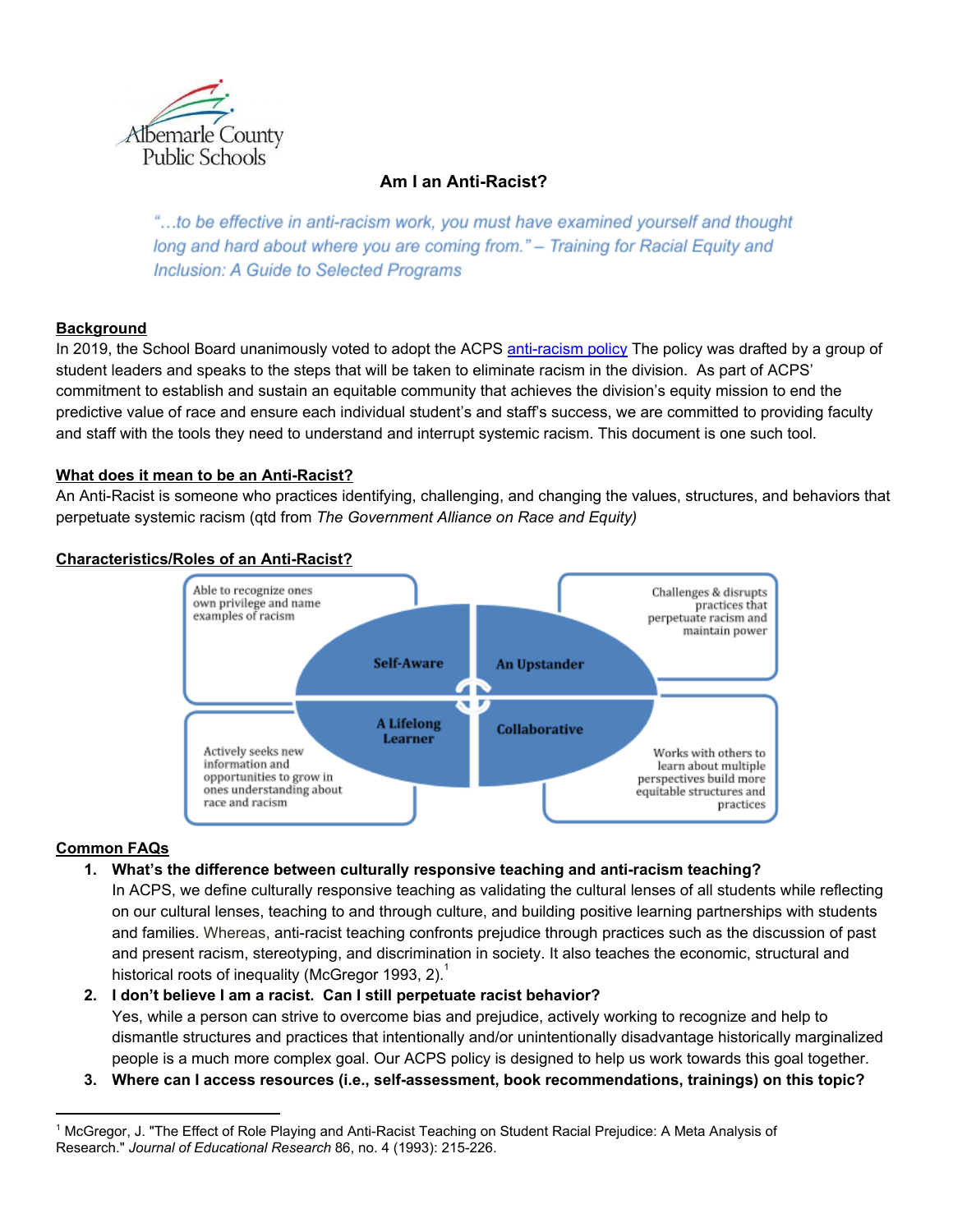Visit the [Anti-Racism](https://www.k12albemarle.org/acps/division/anti-racism-policy/Pages/default.aspx) Policy page located on the ACPS website.

## **Anti- Racism Definitions from a Human Rights Framework**

\*This is merely a snapshot of terms, to view a more comprehensive list visit:<https://www.racialequitytools.org/resourcefiles/olcese.pdf> <sup>2</sup>

1. **Ally** – A member of a dominant group who works to dismantle oppression from which s/he benefits.

2. **Anti-racism** – The act of interrupting racism.

3. **Anti-Semitism** – A belief that Jewish people are an inferior race.

4. **Assimilation** – Adopting the characteristics and values of the dominant group.

5. **Colonization**: The violent taking of land, wealth, labor of indigenous peoples through domination & conquest leading to their extermination & the Transatlantic slave trade which created a permanent underclass based on race and gender.

6. **Colorism** – Favoritism toward light-skinned people of color.

7. **Cultural Appropriation** – The taking of another group's cultural knowledge, traditions or practices to use for self-benefit. Objectifies and commodifies while ignoring the group's political struggles.

8. **Discrimination** – Denial of opportunities. Different treatment. Granting advantages to one group while denying opportunities to another.

• **Individual Discrimination** – perpetuated by an individual. • Structural Discrimination – perpetuated by an institution through tradition or custom.

• **Organizational Discrimination** – perpetuated by individuals but reinforced by established rules, policies and practices.

9. **Eurocentric** – A perspective centered on a Western worldview that has become intrinsic to the American cultural identity.

10. **Heterosexism** – A system of advantage based on sexual orientation.

- 11. **Homophobia** Fear based on heterosexual values.
- 12. **Inequality** Unequal power relationship.

• **Temporary Inequality** – Temporary power-over relationship. Socially defined superior and inferior groups.

- Superior group has responsibility to "raise up" inferior group and to eventually end the relationship of inequity.
- **Permanent Inequality** Permanent power-over relationship. Superiors enforce inequity and do not help inferiors. No goal to end inequality.

13**. Institutional Racism** – A system of advantage based on race rooted in and reinforced by cultural, political, economic and educational foundations. Never accidental.

14. **Internalized Oppression** – Internalized belief of racial inferiority about own racial group.

- 15. **Internalized Sexism** Internalized belief of gender inferiority based on gender.
- 16. **Intersectionality** The intersection where multiple forms of oppression come together.
- 17. **Intra-racism**–Internalized racism played-out among different racial communities of color.

19. **Misogyny** – A hatred of women.

20. **Oppression** – A relationship that exists between groups where dominates benefit at the expense of subordinates reinforced by a system of social inequity.

21. **Patriarch**y – A belief that men are superior to women. Culture is male dominated, centered, and identified.

22. **Passing** – An attempt by non-whites with light-skinned privilege to skirt the discrimination barriers imposed by law and custom by attempting to "pass" for white.

- 23. **Prejudice** A preconceived belief usually based on limited information.
- 24. **Race** An ever evolving social, legal and political construct that has no basis in biological fact.
- 25. **Reverse Racism** A disputed concept. Discrimination (a denial of opportunity) by subordinates against dominants.
- 26. **Sexism** A system of advantage based on gender.
- 27. **Social Power** Access to social, cultural, and economic resources and decision-making.

<sup>2</sup> ©Safehouse Progressive Alliance for Nonviolence (SPAN) –Anti-Racism Education 2005